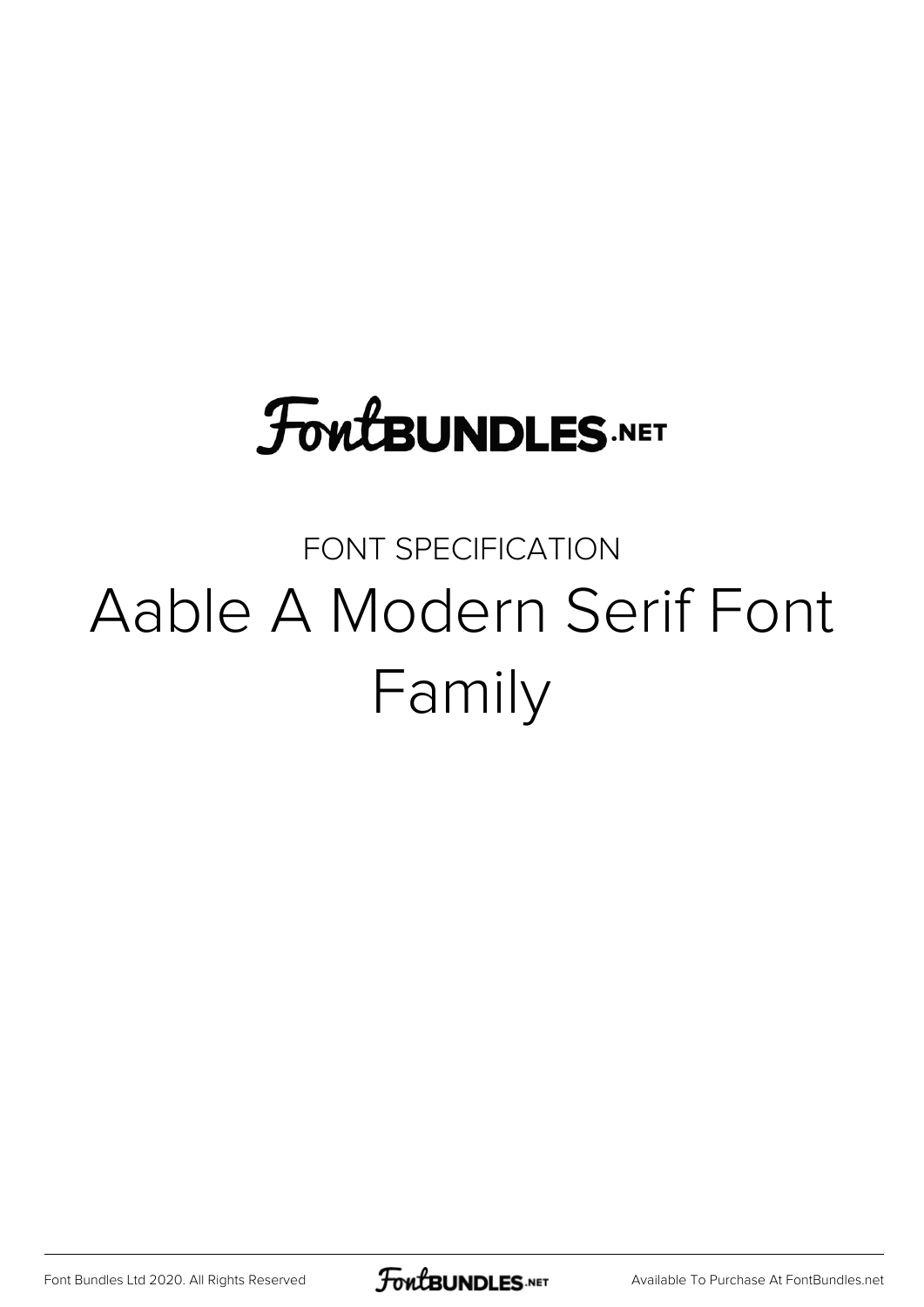#### Aabel Light - Regular

**Uppercase Characters** 

#### ABCDEFGHIJKLMNOP ORSTUVWXYZ

Lowercase Characters

abcdefghijklmnopgrstu **VWXVZ** 

**Numbers** 

0123456789

Punctuation and Symbols

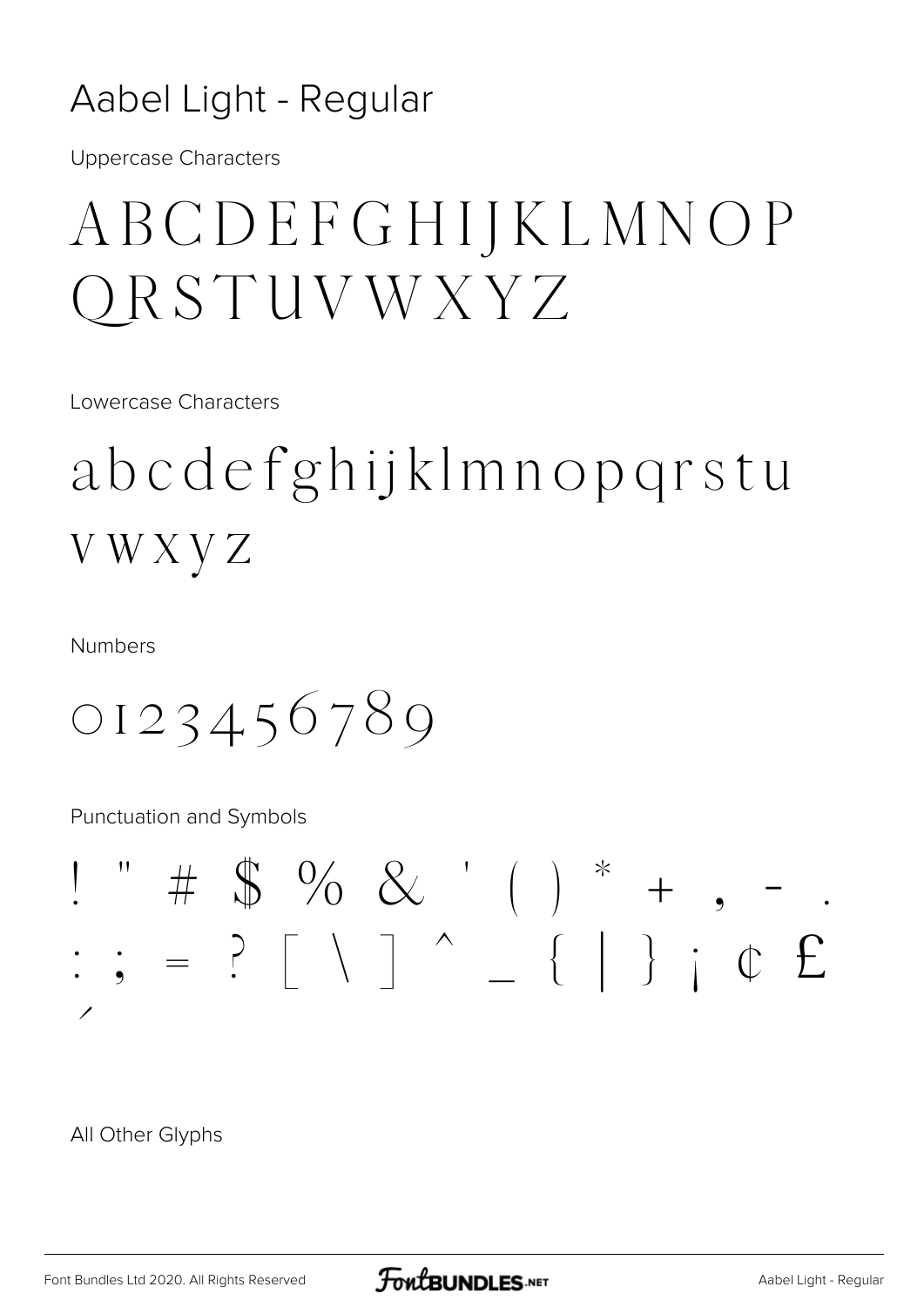# À Á Â Ã Ä Å È É Ê Ë Ì Í Î Ï Ñ Ò Ó Ô Õ Ö Ø Ù Ú Û Ü Ý à á â ã ä å è é ê ë ì í î ï ñ ò ó ô õ ö ø ù ú û ü ÿ Ā ā Ă ă Ć Ĉ Ċ ċ Č č Ď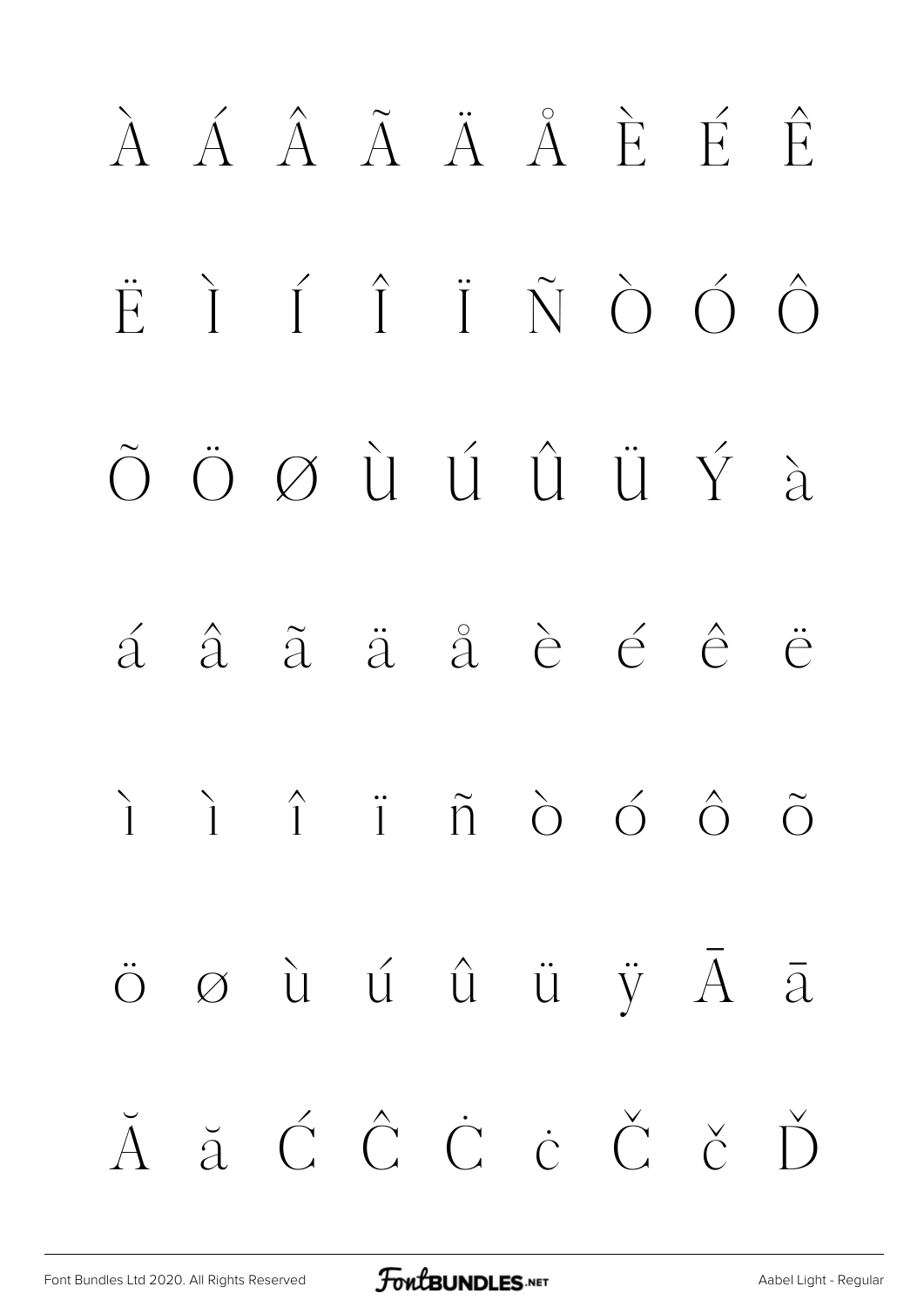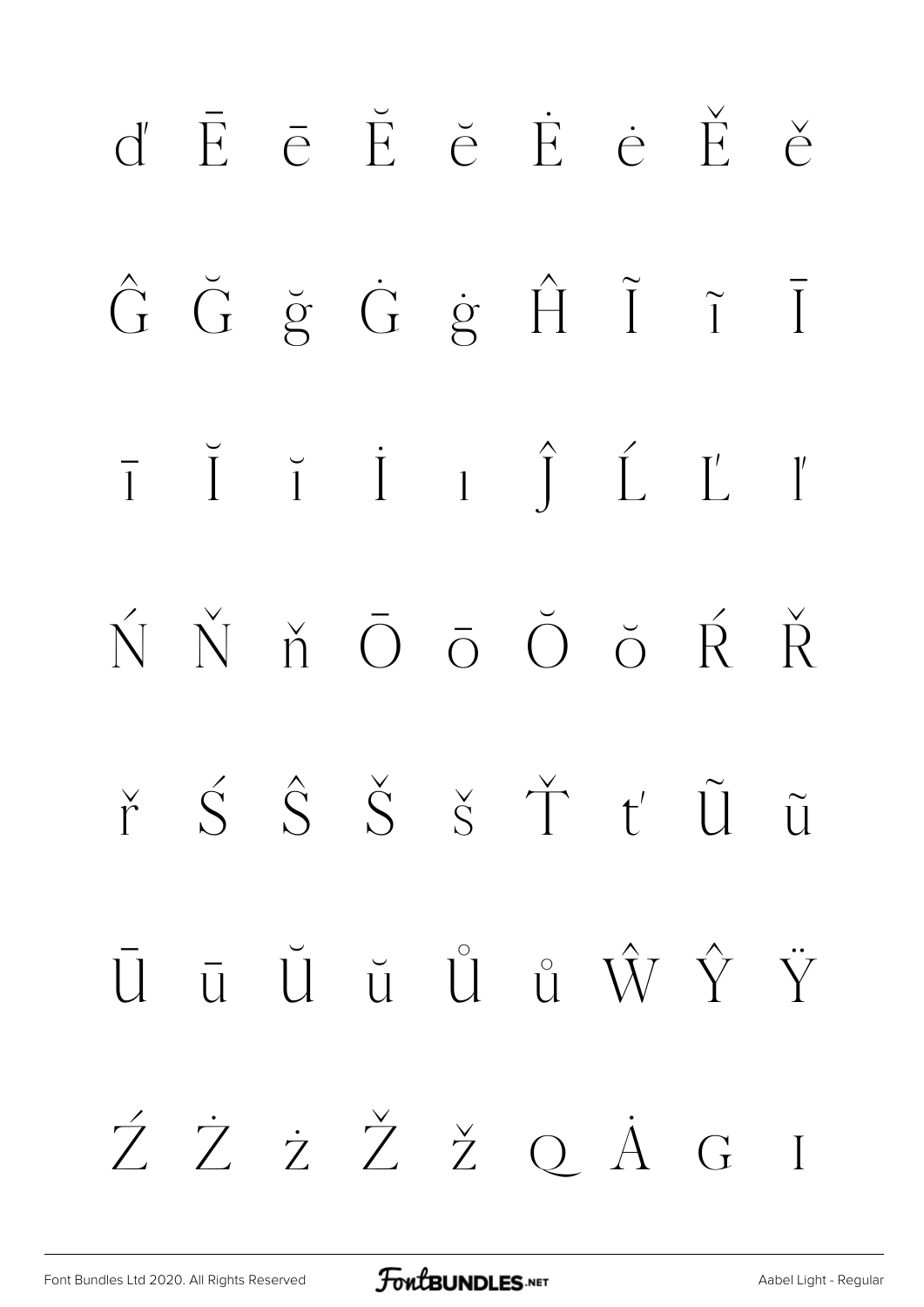### N R Y B H I. ^  $\sim$  -

· · · A C D E J K M O P T U V W Z W  $\hat{W} \ \dot{W} \ \tilde{E} \ \dot{Y} \qquad \qquad$  $\angle$   $\in$   $F$   $S$   $X$ 

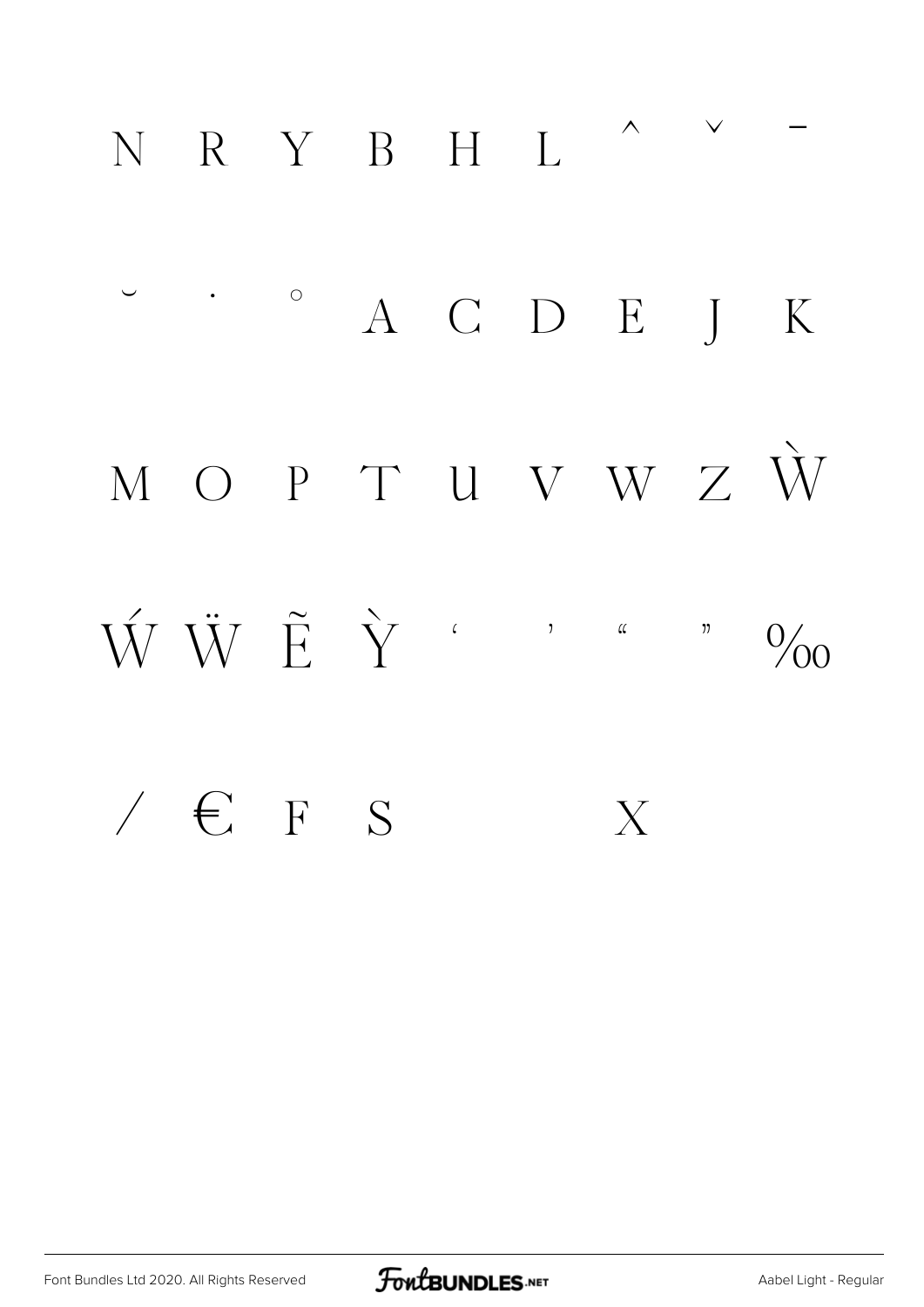#### Aabel Round - Bold

**Uppercase Characters** 

#### ABCDEFGHIJKLMNO PQRSTUVWXYZ

Lowercase Characters

#### abcdefghijklmnopqrst **UVWXYZ**

**Numbers** 

0123456789

Punctuation and Symbols

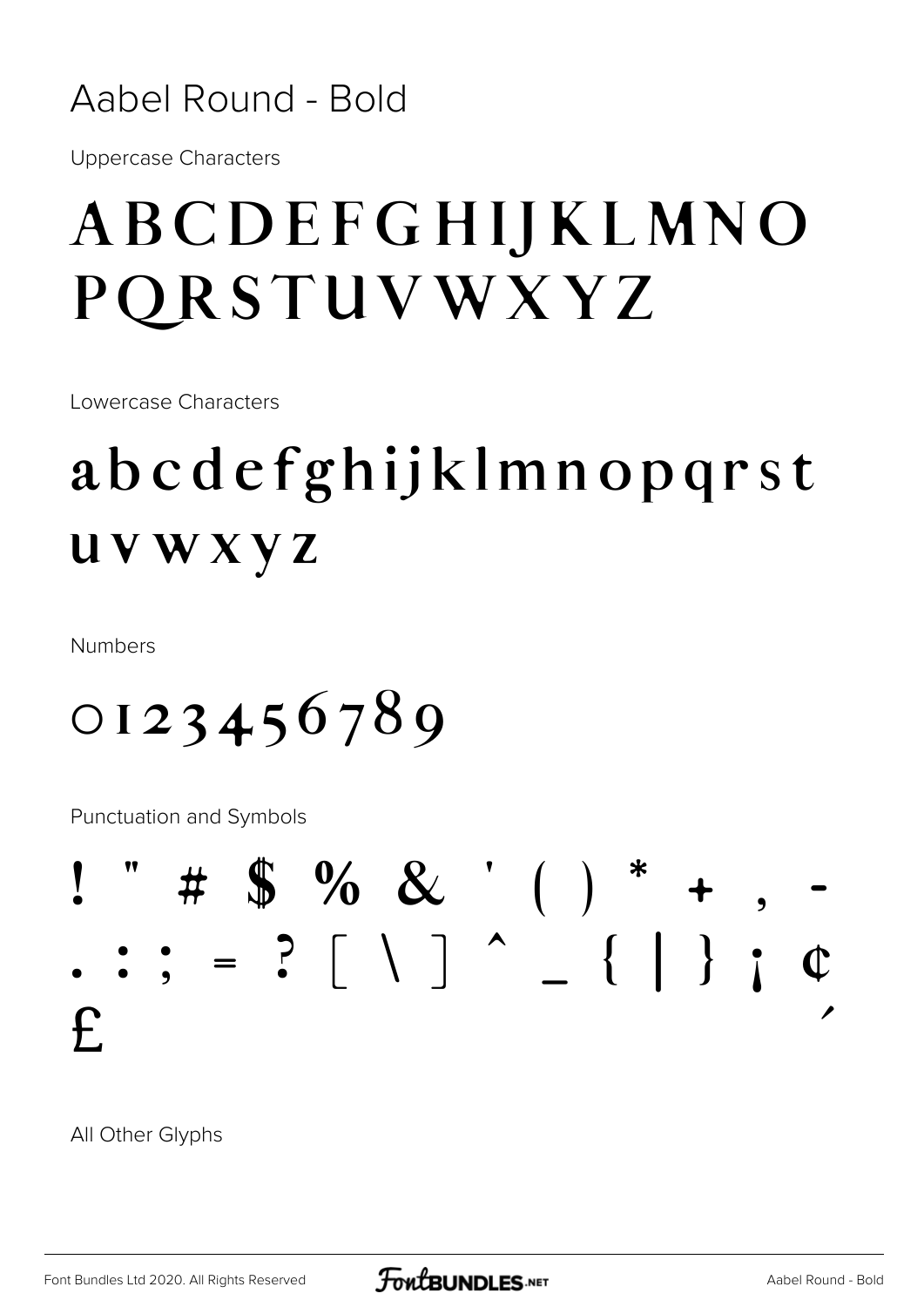# À Á Â Ã Ä Å È É Ê Ë Ì Í Î Ï Ñ Ò Ó Ô Õ Ö Ø Ù Ú Û Ü Ý à á â ã ä å è é ê ë ì í î ï ñ ò ó ô õ ö ø ù ú û ü ÿ Ā ā Ă ă Ć Ĉ Ċ ċ Č č Ď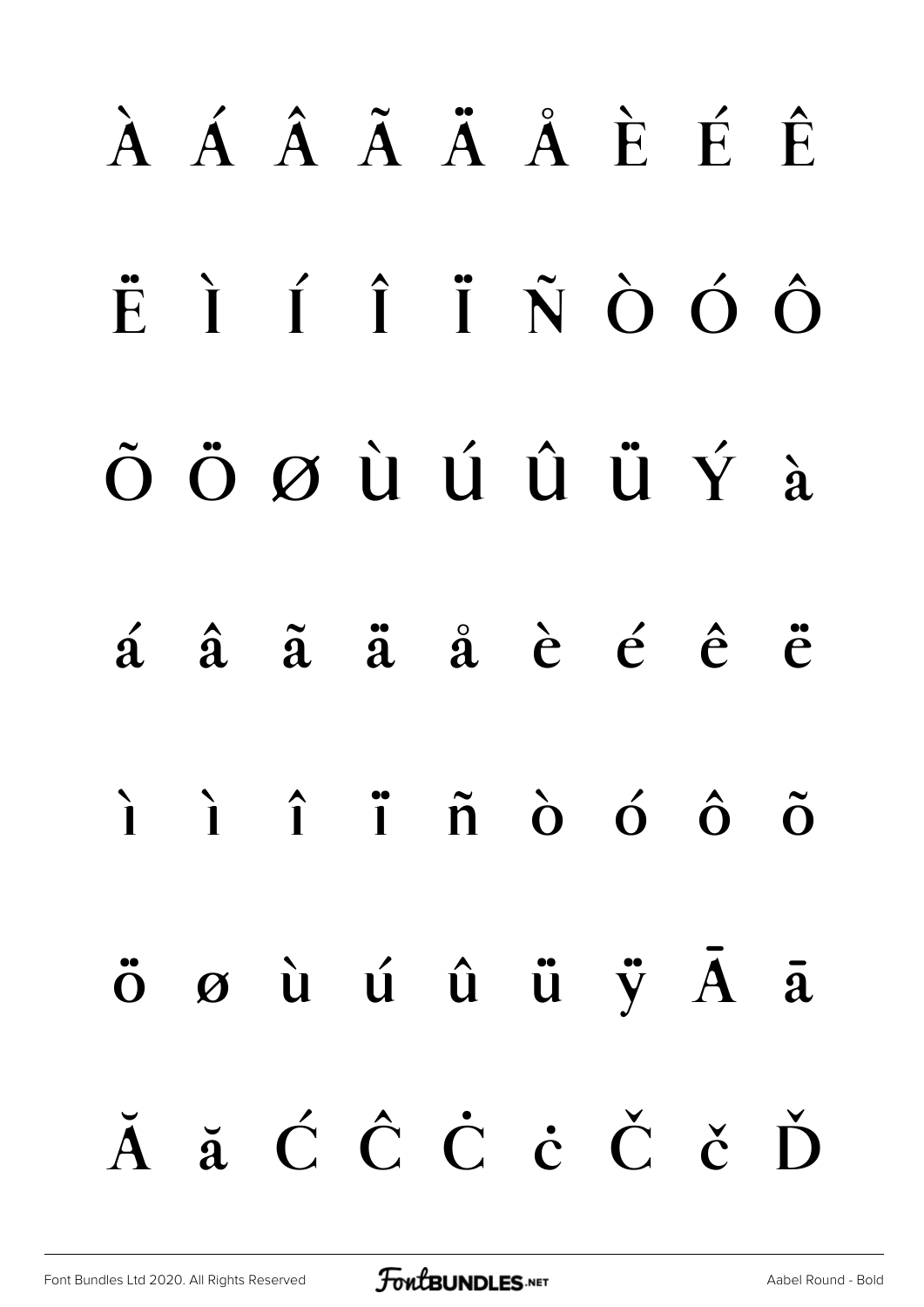# $d' \tE \t\bar{\epsilon} \tE \t\bar{\epsilon} \tE \t\dot{\epsilon} \tE \t\dot{\epsilon}$ ĜĞğĞġĤĨ ĩĪ  $\bar{i}$   $\bar{j}$   $\bar{i}$   $\bar{j}$   $\bar{j}$   $\bar{L}$   $\bar{L}$ ŃŇň Ōō Ŏ ŏ Ŕ Ř  $\check{r}$   $\acute{S}$   $\acute{S}$   $\check{S}$   $\check{S}$   $\check{T}$   $t'$   $\tilde{U}$   $\tilde{u}$ ŪūŬŭŮů ŴŶŸ ŹŻżŽžQÄG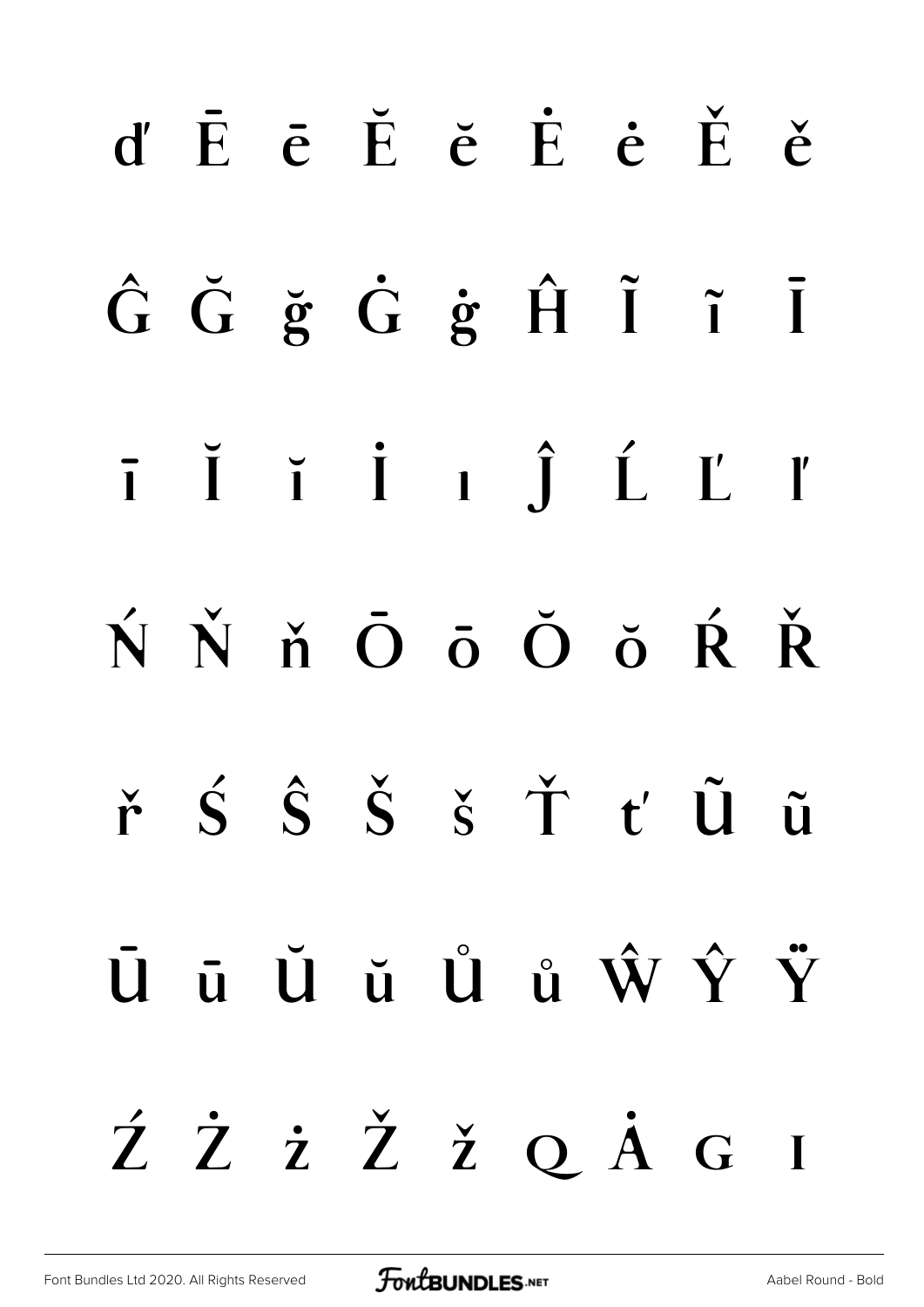### N R Y B H L ^  $\cdot$

### $\circ$  A C D E J K MOPTUVWZŴ  $\mathbf{\dot{W}} \mathbf{\ddot{W}} \mathbf{\ddot{E}} \mathbf{\dot{Y}}$  . . . . %  $\angle$   $\epsilon$  F s X

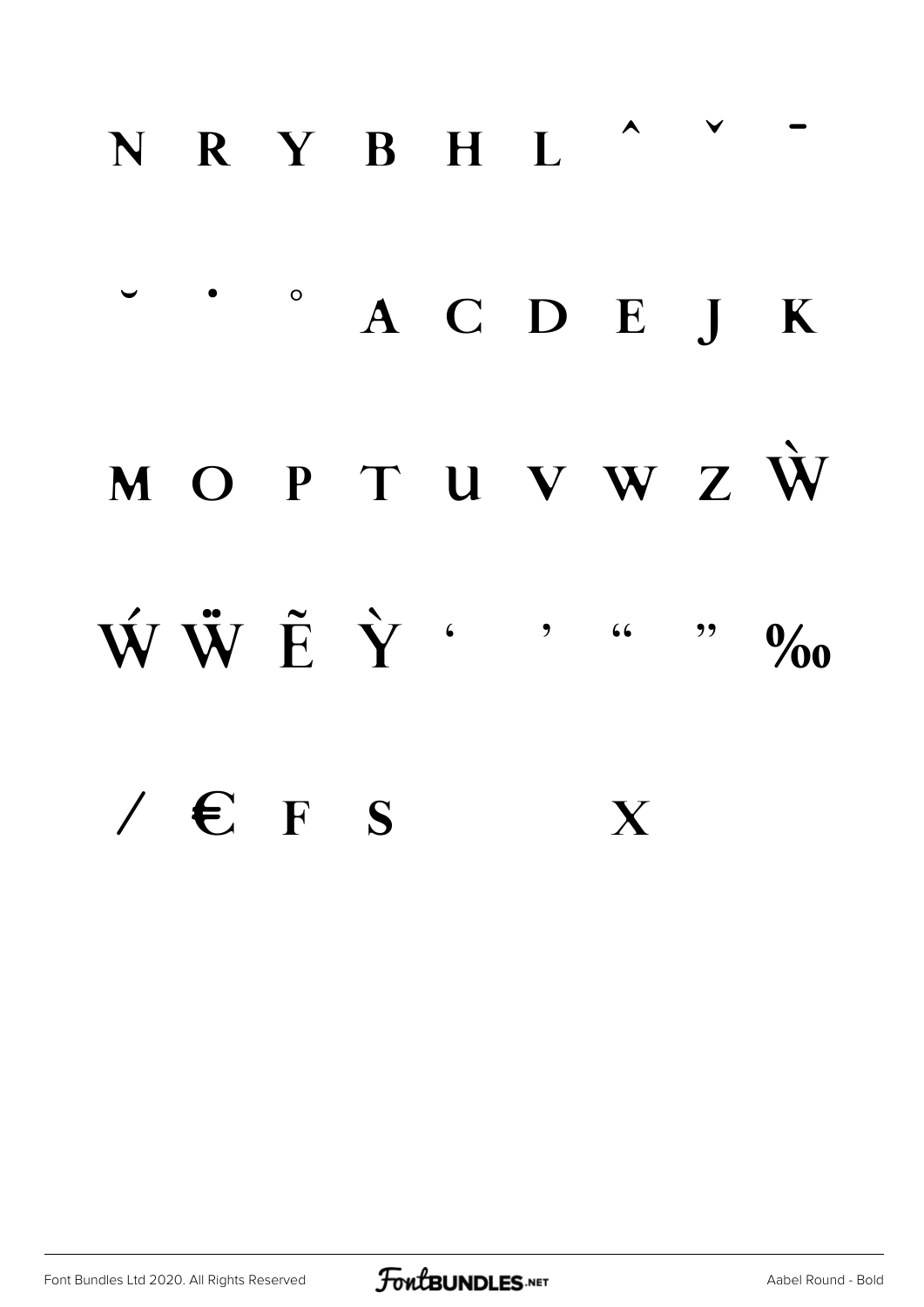

**Uppercase Characters** 

#### ABCDEFGHIJKLMNO PORSTUVWXYZ

Lowercase Characters

#### abcdefghijklmnopqrst **UVWXYZ**

**Numbers** 

 $0123456789$ 

Punctuation and Symbols

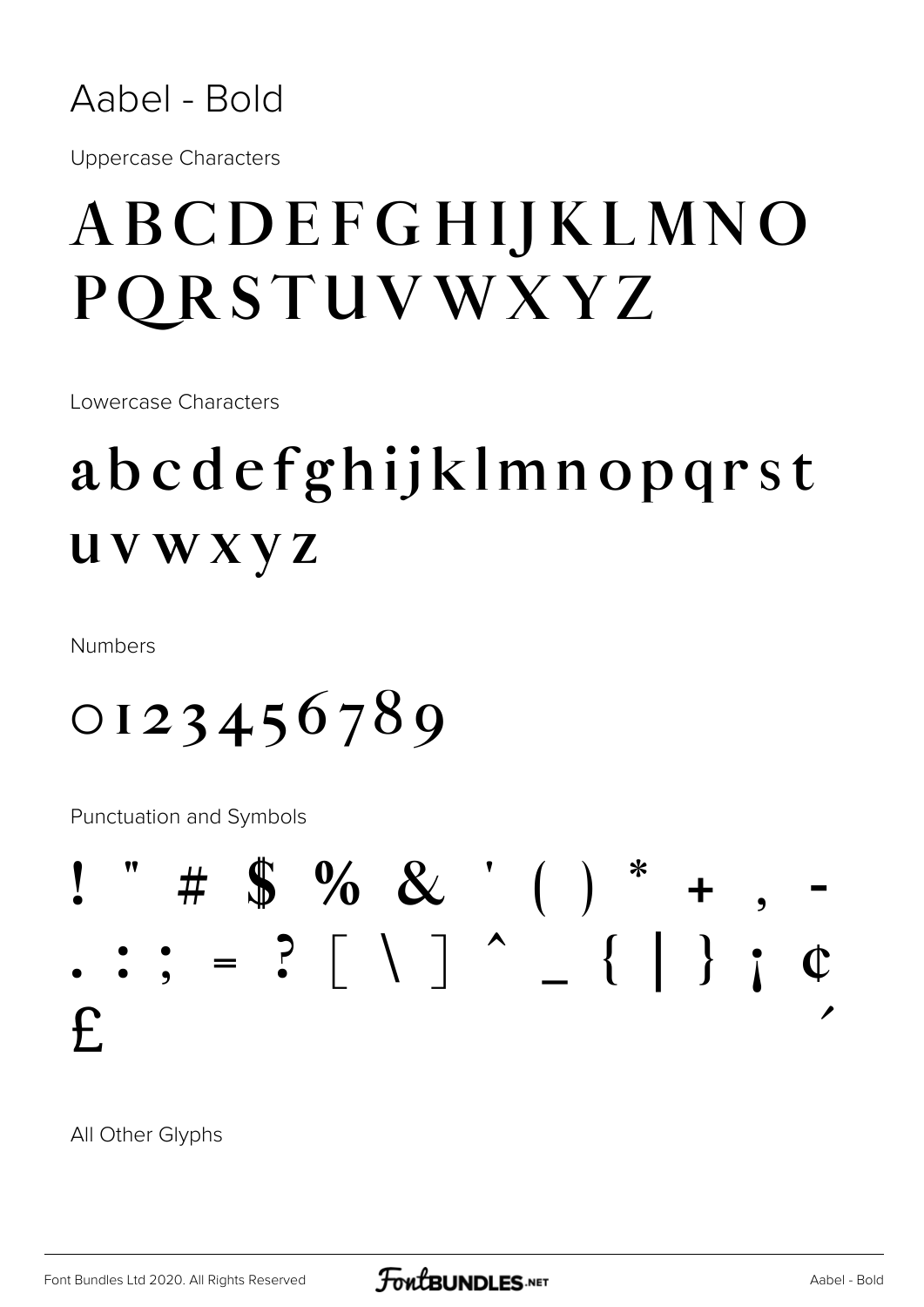# À Á Â Ã Ã Å Å È É Ê ËÌÍÎÏÑÒÓÔ ÕÖØÙÚÛÜÝà  $\acute{a}$   $\acute{a}$   $\ddot{a}$   $\ddot{a}$   $\acute{a}$   $\grave{e}$   $\acute{e}$   $\ddot{e}$   $\ddot{e}$  $\hat{I}$   $\hat{I}$   $\hat{I}$   $\hat{n}$   $\hat{O}$   $\hat{O}$   $\hat{O}$  $\ddot{\mathbf{o}}$   $\boldsymbol{\varnothing}$   $\dot{\mathbf{u}}$   $\dot{\mathbf{u}}$   $\ddot{\mathbf{u}}$   $\ddot{\mathbf{v}}$   $\ddot{\mathbf{A}}$   $\ddot{\mathbf{a}}$ Ă ă Ć Ĉ Ċ ċ Č č Ď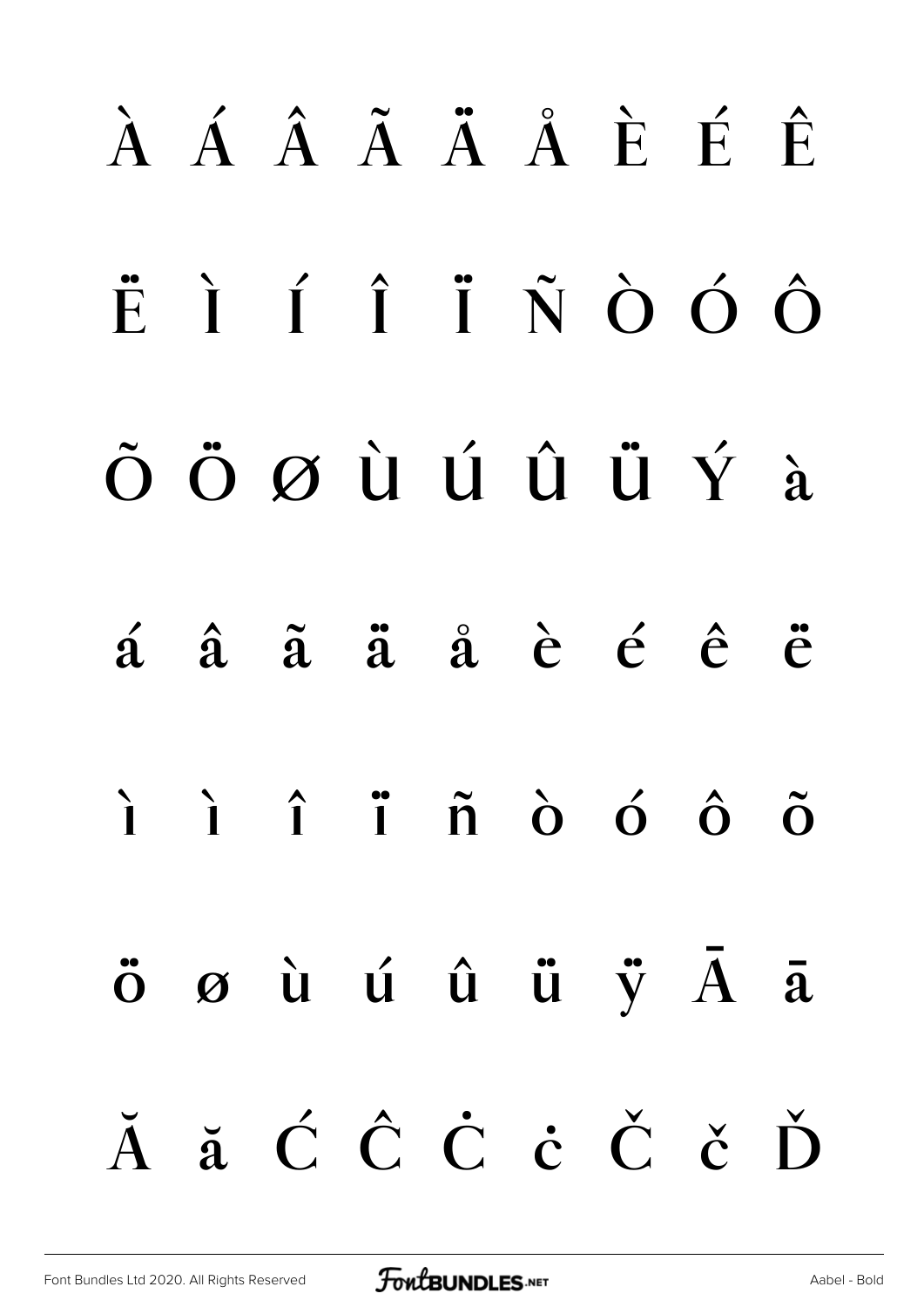# $d' \tF \t\bar{e} \tF \t\bar{e} \tF \t\bar{e} \tF \t\bar{e}$ ĜĞğĞġĤĨ ĩĪ  $\bar{i}$   $\bar{j}$   $\bar{i}$   $\bar{j}$   $\bar{j}$   $\bar{L}$   $\bar{L}$ ŃŇň ŌōŎŏŔŘ  $\check{r}$   $\acute{S}$   $\acute{S}$   $\check{S}$   $\acute{S}$   $\check{T}$   $t'$   $\tilde{U}$   $\tilde{u}$ Ūū Ŭŭ Ů ů Ŵ Ŷ Ÿ ŹŻżŽžQÅG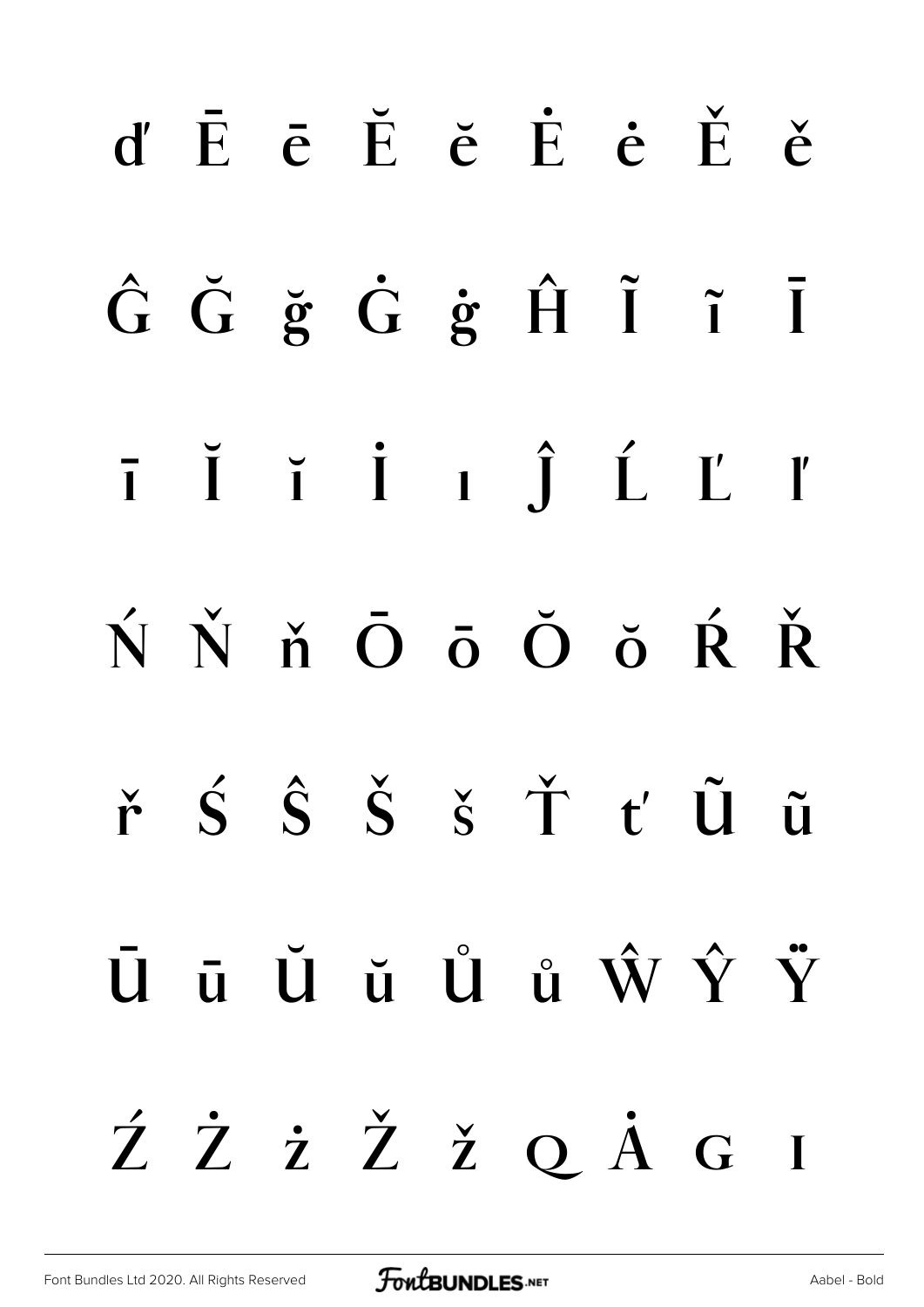#### **ɴ ʀ ʏ ʙ ʜ ʟ ˆ ˇ ˉ**

### $\circ$  **A C D E J K ᴍ ᴏ ᴘ ᴛ ᴜ ᴠ ᴡ ᴢ Ẁ Ẃ Ẅ Ẽ Ỳ ' ' " " ‰ ⁄ € ꜰ ꜱ**

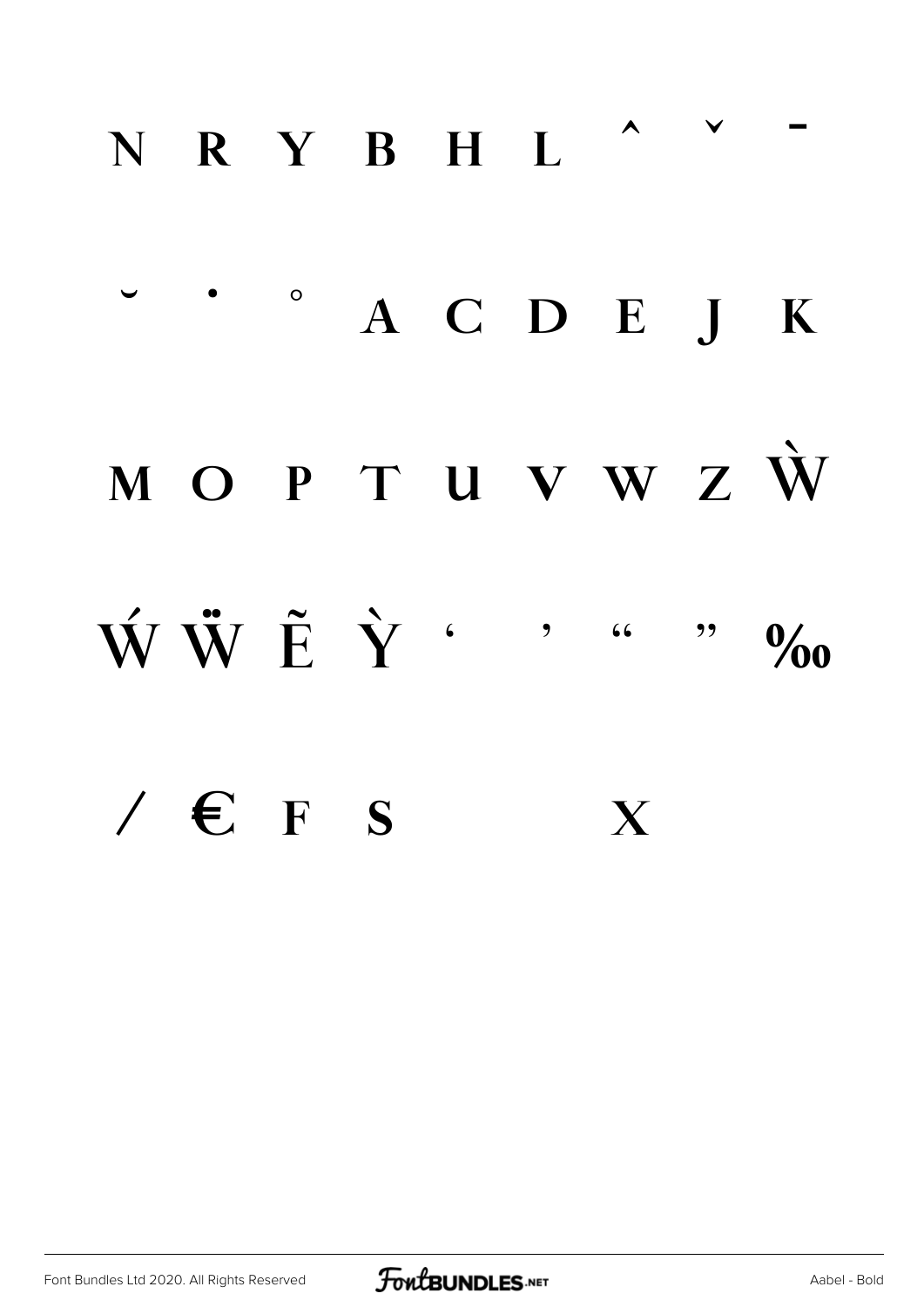

**Uppercase Characters** 

#### ABCDEFGHIJKLMNOP QRSTUVWXYZ

Lowercase Characters

#### abcdefghijklmnopqrstu **VWXVZ**

**Numbers** 

0123456789

Punctuation and Symbols

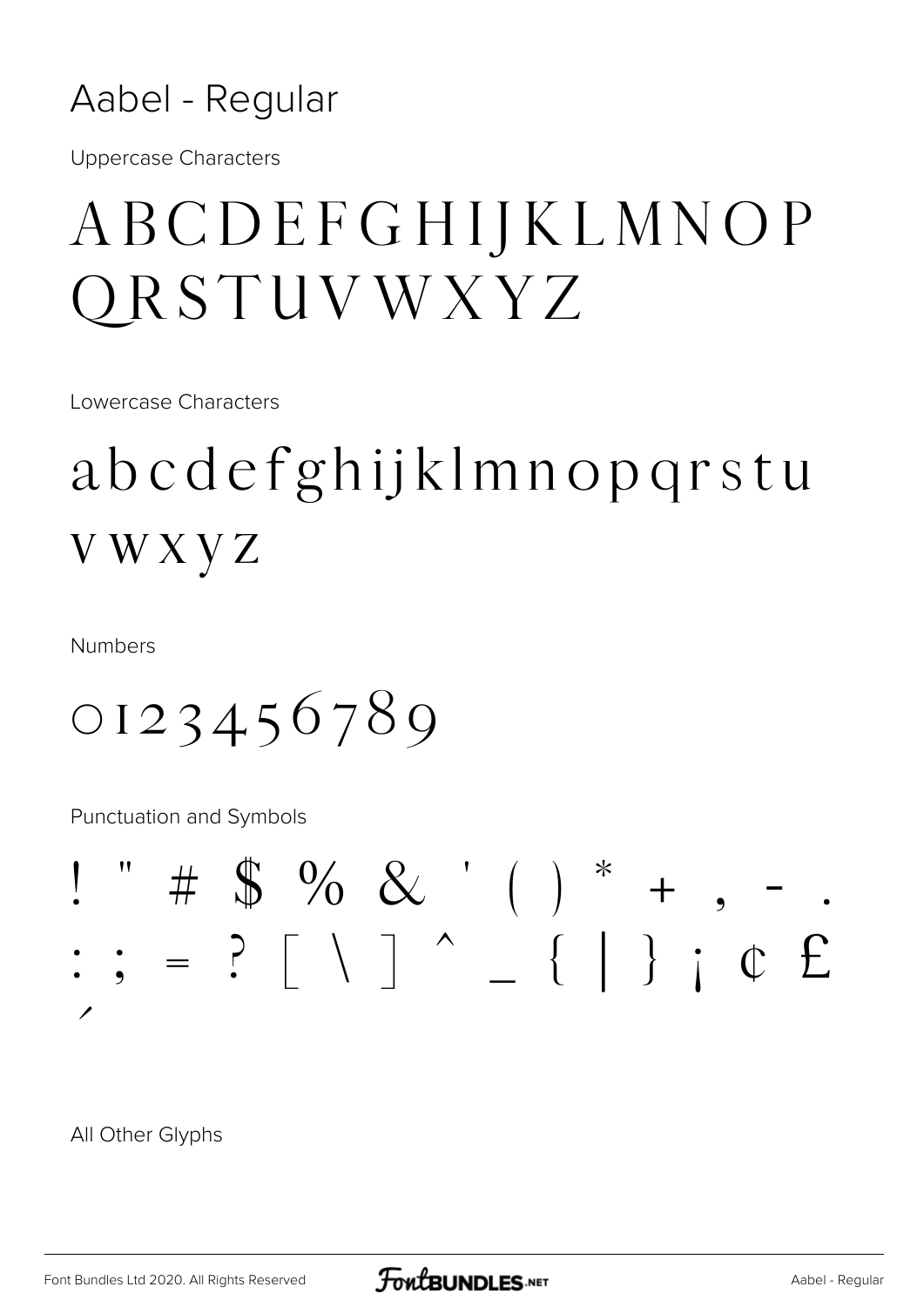# À Á Â Ã Ä Å È É Ê Ë Ì Í Î Ï Ñ Ò Ó Ô Õ Ö Ø Ù Ú Û Ü Ý à á â ã ä å è é ê ë ì í î ï ñ ò ó ô õ  $\ddot{\mathrm{o}}$   $\varnothing$  ù ú û ü ÿ  $\bar{\mathrm{A}}$  ā Ă ă Ć Ĉ Ċ ċ Č č Ď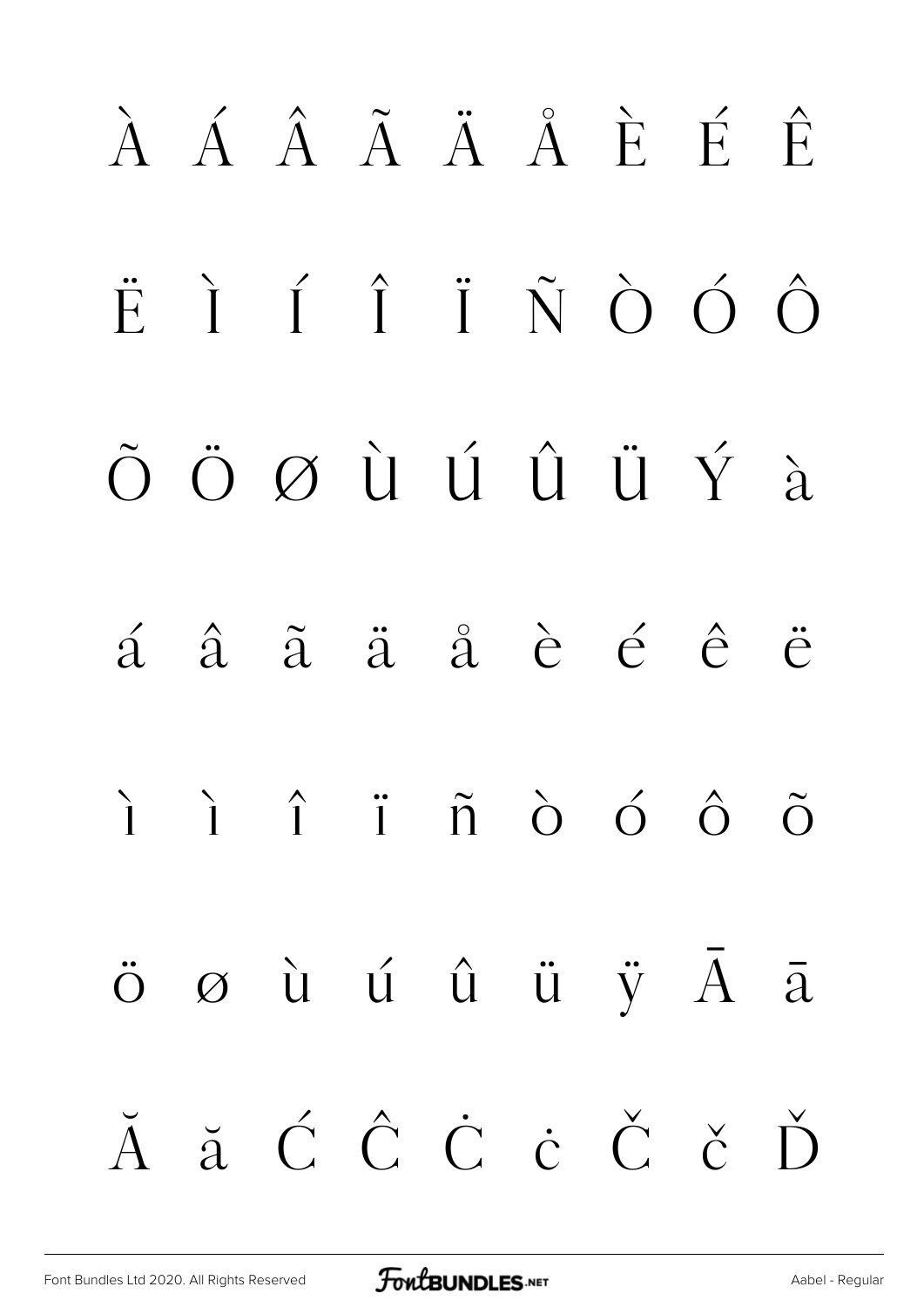### d'ĒēĔĕĖĖĚě ĜĞğ Ġ ġ Ĥ Ĩ Ī  $\overline{1}$   $\overline{1}$   $\overline{1}$   $\overline{1}$   $\overline{1}$   $\overline{1}$   $\overline{1}$   $\overline{1}$   $\overline{1}$ ŃŇň Ōō Ŏ ŏ Ŕ Ř  $\check{r}$   $\check{S}$   $\hat{S}$   $\check{S}$   $\check{S}$   $\check{T}$   $t'$   $\tilde{U}$   $\tilde{u}$  $\bar{U}$   $\bar{u}$   $\bar{U}$   $\bar{u}$   $\hat{U}$   $\hat{u}$   $\hat{W}$   $\hat{Y}$   $\ddot{Y}$ ŹŻżŽžQÅG  $\overline{\phantom{a}}$